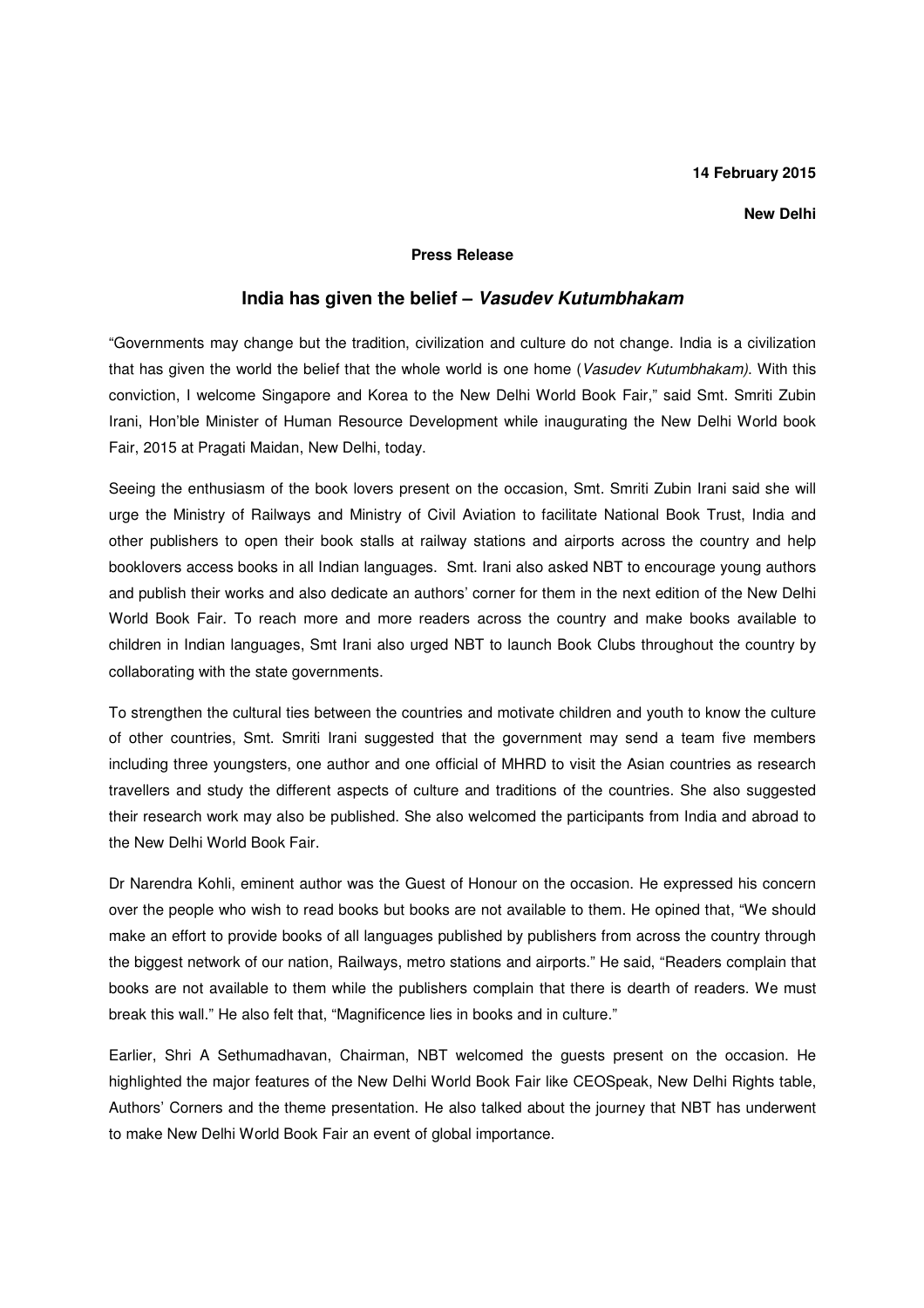"Singapore is proud to be the Guest of Honour Country at the New Delhi World Book Fair, 2015," said Mr Lim Thuan Kuan, High Commissioner of Singapore in India. He also said that, "NDWBF is recognized as major fair in international calendar. The Fair has extended its reach amongst readers and publishers. We also commemorate 50 years of diplomatic relationship." He also hoped that NDWBF would provide a fruitful platform to both the countries for exchanging ideas.

 "I guess may be most of you the know name of South Korea. Our two countries have been connected to each other from decades. In 14<sup>th</sup> century AD, a princess of India came all the way to Korea to marry a Korean prince," said Mr Lee Joon-Gyu Hon'ble Ambassador of Republic of Korea to India while talking about the long association between the two countries. He further added that, "We are close to each other but my dream is to make our two countries, the best friends." He felt that,"Our bilateral relationship is deepening." He also urged the youngsters to come to the Korean Pavilion and make themselves familiar with the world of Korean books. He also expressed his happiness to be the first Focus Country at the New Delhi World Book Fair.

Shri J S Deepak, Chairman-cum-Managing Director, India Trade Promotion Organisation, said that, "New Delhi World book Fair is becoming a well-known brand and is being recognized around the globe. It is provides a good platform for business ties."

Shri Satyanarayan Mohanty, Secretary, Ministry of Human Resource Development said that, "New Delhi World Book Fair is the most look forward event in the calendar of the country." He also expressed his happiness for Suryodaya: Emerging Voices from Northeast India being the theme of the Fair. He said the theme presentation would bring the literature and culture of the Northeast to centre stage.

At the end, Dr M A Sikandar, Director, NBT proposed vote of thanks.

Later, Smt. Irani also inaugurated the Korean Pavilion, Singapore Pavilion and the Theme Pavilion. She also visited the Children's Pavilion.

## **Shri Upendra Kushwaha Inaugurates Children's Pavilion**

"I'm delighted to see children, their presence always give me happiness and remind me of my childhood. Spending time with children is the best moment for me. Children rejuvenate my spirits," said Shri Upendra Kushwaha, Hon'ble Minister of State for Human Resource Development while inaugurating the Children's Pavilion at Hall No. 7, Pragati Maidan, New Delhi. He urged children present on the occasion to read more and more books. Shri Upendra Kushwaha also appreciated the performances of the children from various schools of Delhi & NCR. He also had a photo-session with children present on the occasion. The NBT publications, Rahul and His Dream Bat and SR Nathan: 50 Stories of My Life were also released. Mr Lim Thuan Kuan, High Commissioner of Singapore, Shri A Sethumadhavan, Chairman, and Dr M A